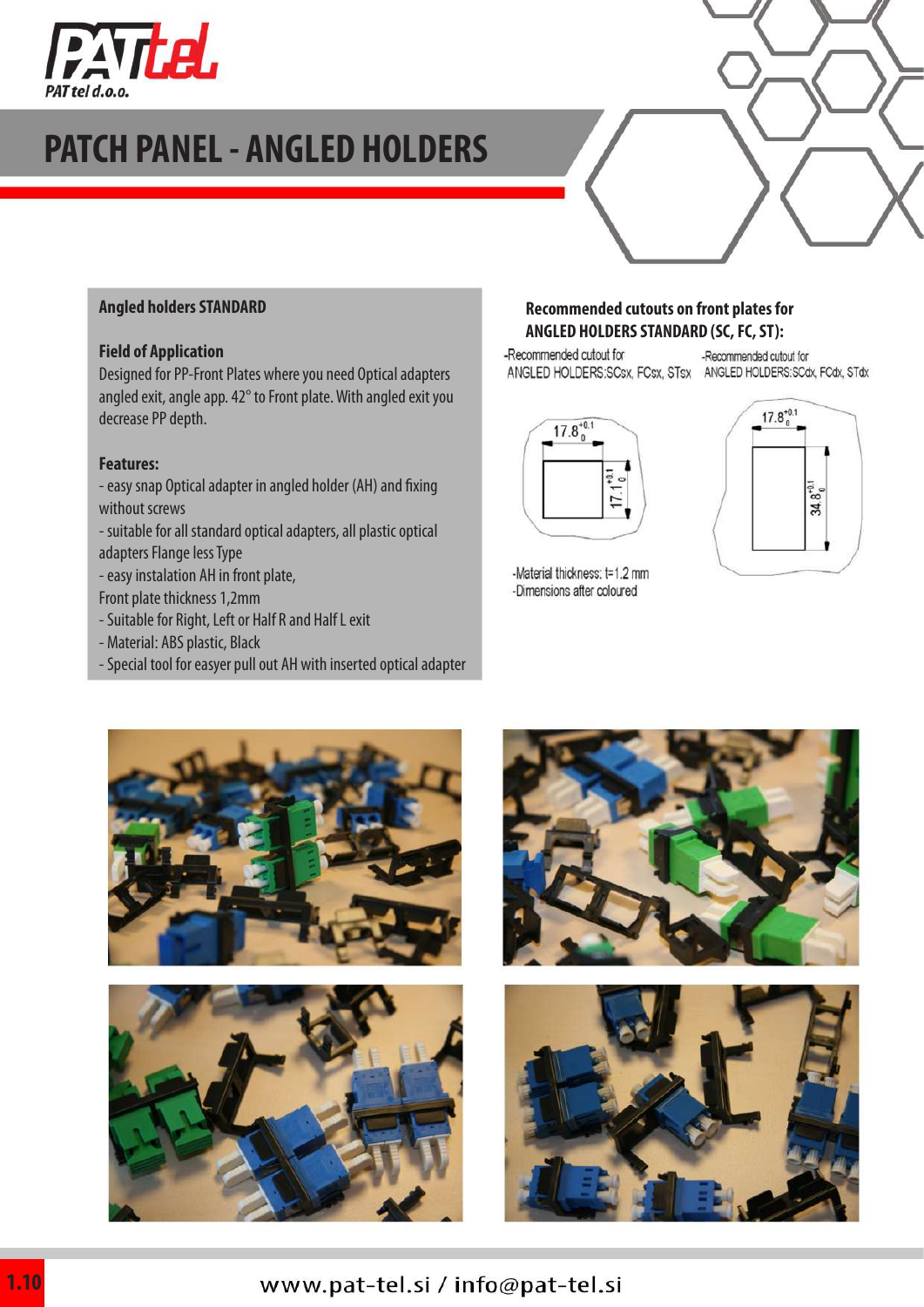



# **PATCH PANEL - ANGLED HOLDERS**

#### **SC cutout ANGLED HOLDER sx – Useful for SCsx, LX.5dx, E2000sx, LCdx adapters** AH with SC sx cutout Ordering code: AHS sx







 $SCsX$ 





E2000 sx



 $LX.5 dx$ 

### **2x SCsx cutout ANGLED HOLDER dx – Useful for SCsx, LX.5dx, E2000sx, LCdx adapter** AH with 2x SC sx cutout Ordering code: AHS dx



## www.pat-tel.si / info@pat-tel.si